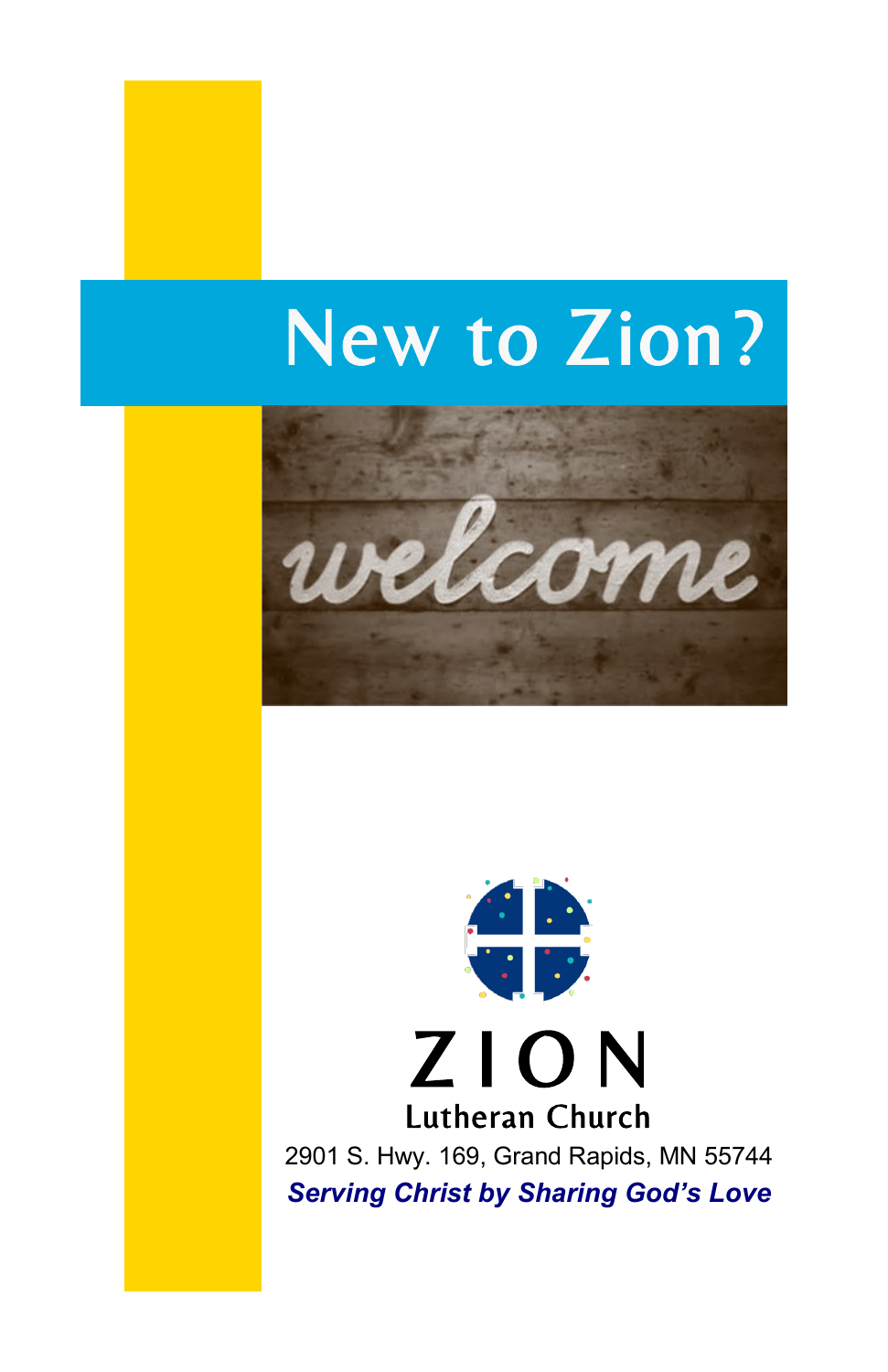## Welcome to Zion!

*Zion is a community of faith that worships, teaches and serves the congregation, community and world. We are part of the Evangelical Lutheran Church in America (ELCA) [elca.org.](http://www.elca.org)* 

**Website:** [www.ziongr.org](http://www.ziongr.org/)

**Social Media:** [facebook.com/ZionGR](http://www.facebook.com/ZionGR)

## **Worship**

*Below was the general pre-COVID schedule—check the website or the Zion Weekly News for current schedules. We are doing both online worship and physically distanced worship and events. The schedule is adapting depending on the situation at the time.*

#### **School Year**

**Sundays 9:30am**—Traditional with organ, piano and choirs occasionally contemporary with Worship Too Band

**Wednesdays 6:00pm**—Contemporary with Worship Too Band

#### **Summer**

*Memorial through Labor Day Weekend*

**Sundays 9:30am**—Varies—Traditional or Contemporary

**Wednesdays 6:00pm—**Contemporary with piano

## **Staff**

#### **Questions? Feel free to stop in the office, call 326-8553 or email.**

| Pastor Ben Buchanan                             | ben@ziongr.org   |
|-------------------------------------------------|------------------|
| Patty Dorn, Worship & Music                     | patty@ziongr.org |
| Sonja Nelson, Children, Youth & Family Ministry | sonja@ziongr.org |
| Tiina Eidelbes, Church Administrator            | tiina@ziongr.org |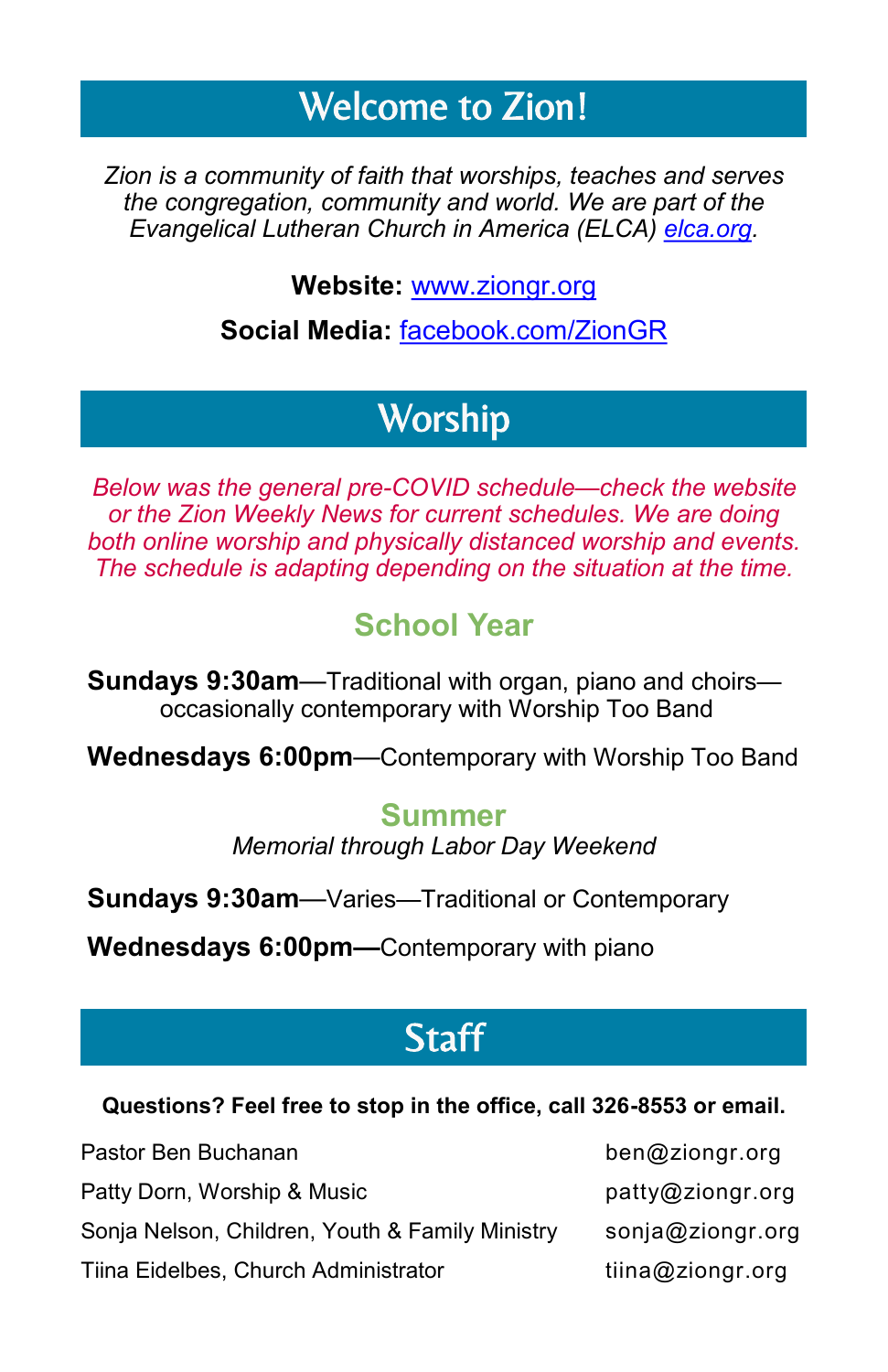## How Can I Become Involved?

In response to God's many gifts to us, we help support the church and our community of neighbors here and in the world. Make yourself at home! Our Zion family works together to make everything happen here. Some people jump right in and others need to get more comfortable. When settled, you may want to become involved in different aspects of worship, education, youth, other programs/ministries, administration, etc. See opportunities in the *Zion Weekly News* or on the Time & Talent form. To share your time and talents, fill out a form online from the website or the paper form at the Welcome Center.

Our tithes and offerings also help keep the church running by supporting our worship, programs, building, mission and staff. There are three ways to support Zion financially: E-giving (online, text or app), Simply Giving (scheduled bank draft) or weekly offering envelopes. Contact the office for more info or choose your method on the New Member Form if you are joining.

## More Info

## **Joining Zion**

- Zion welcomes you to participate whether a member or not.
- When want to join, simply fill out a new member form here, on the website or paper form at the Welcome Center. We do not share info outside of Zion.
- Attend an orientation when able—held a couple times a year—watch the *Zion Weekly News* and Zmail.
- Email [tiina@ziongr.org](mailto:tiina@ziongr.org) a photo for Breeze and our new member board or staff can take one. Photos help us connect a name and face to become more acquainted with you!
- Membership is a connection to our faith community and allows you to vote at congregational meetings.

#### **Communication**

*Zion Weekly News* bulletins are available at worship and in the Zmail—a weekly email overview of announcements and a link to online worship and the *Zion Weekly News*. Some program/event info is also posted on Facebook, our website or the street sign.